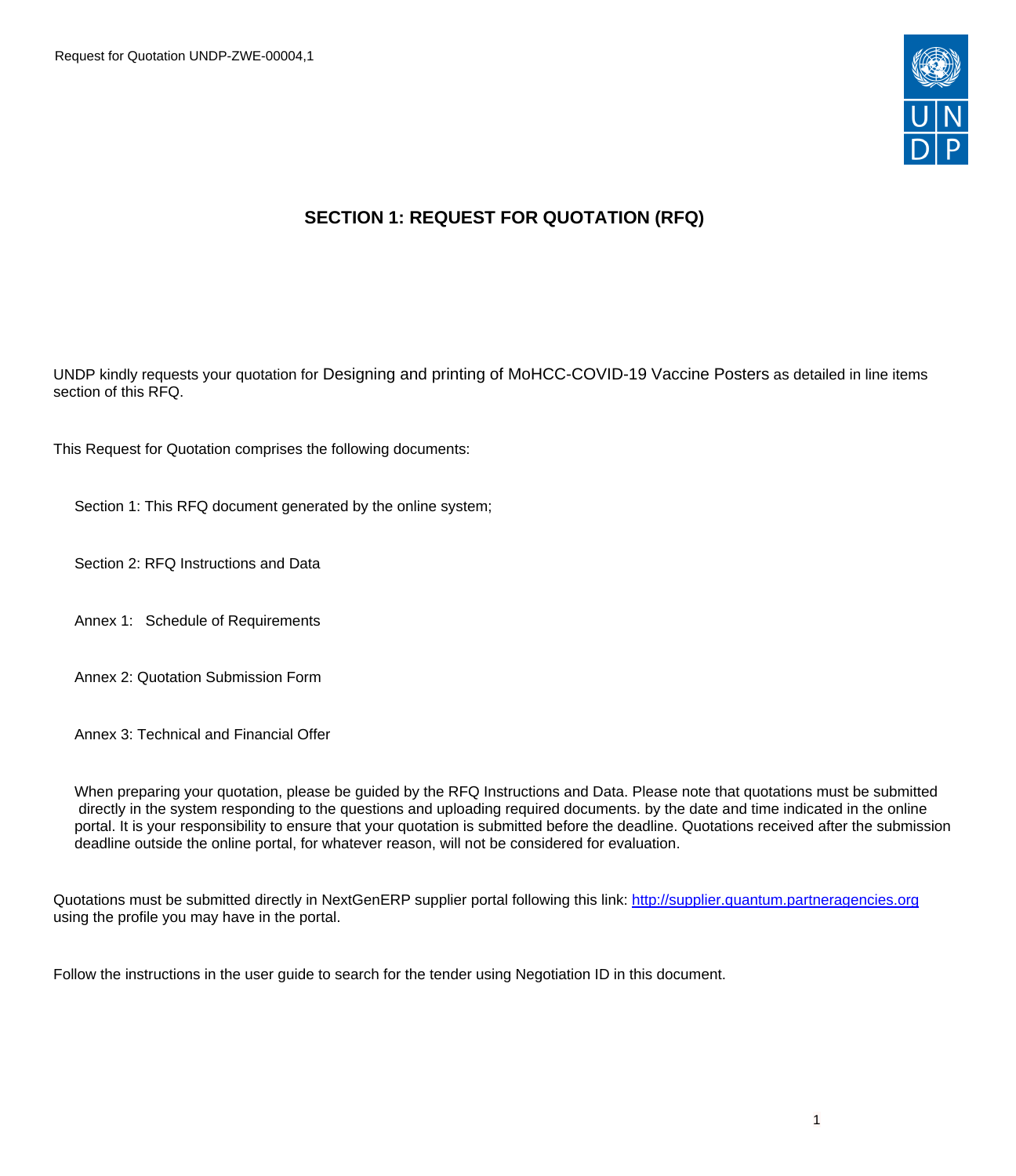

In case you have never registered before, follow this link to register a profile:

[https://estm.fa.em2.oraclecloud.com/fscmUI/faces/PrcPosRegisterSupplier?prcBuId=300000127715297&\\_adf.ctrl](https://estm.fa.em2.oraclecloud.com/fscmUI/faces/PrcPosRegisterSupplier?prcBuId=300000127715297&_adf.ctrl-state=azywmctp_1&_afrLoop=6329722925931702&_afrWindowMode=0&_afrWindowId=null&_afrFS=16&_afrMT=screen&_afrMFW=1042&_afrMFH=575&_afrMFDW=1280&_afrMFDH=720&_afrMFC=8&_afrMFCI=0&_afrMFM=0&_afrMFR=144&_afrMFG=0&_afrMFS=0&_afrMFO=0)[state=azywmctp\\_1&\\_afrLoop=6329722925931702&\\_afrWindowMode=0&\\_afrWindowId=null&\\_afrFS=16&\\_afrMT=screen&\\_afrMFW=104](https://estm.fa.em2.oraclecloud.com/fscmUI/faces/PrcPosRegisterSupplier?prcBuId=300000127715297&_adf.ctrl-state=azywmctp_1&_afrLoop=6329722925931702&_afrWindowMode=0&_afrWindowId=null&_afrFS=16&_afrMT=screen&_afrMFW=1042&_afrMFH=575&_afrMFDW=1280&_afrMFDH=720&_afrMFC=8&_afrMFCI=0&_afrMFM=0&_afrMFR=144&_afrMFG=0&_afrMFS=0&_afrMFO=0) [2&\\_afrMFH=575&\\_afrMFDW=1280&\\_afrMFDH=720&\\_afrMFC=8&\\_afrMFCI=0&\\_afrMFM=0&\\_afrMFR=144&\\_afrMFG=0&\\_afrMFS=0&\\_a](https://estm.fa.em2.oraclecloud.com/fscmUI/faces/PrcPosRegisterSupplier?prcBuId=300000127715297&_adf.ctrl-state=azywmctp_1&_afrLoop=6329722925931702&_afrWindowMode=0&_afrWindowId=null&_afrFS=16&_afrMT=screen&_afrMFW=1042&_afrMFH=575&_afrMFDW=1280&_afrMFDH=720&_afrMFC=8&_afrMFCI=0&_afrMFM=0&_afrMFR=144&_afrMFG=0&_afrMFS=0&_afrMFO=0) [frMFO=0](https://estm.fa.em2.oraclecloud.com/fscmUI/faces/PrcPosRegisterSupplier?prcBuId=300000127715297&_adf.ctrl-state=azywmctp_1&_afrLoop=6329722925931702&_afrWindowMode=0&_afrWindowId=null&_afrFS=16&_afrMT=screen&_afrMFW=1042&_afrMFH=575&_afrMFDW=1280&_afrMFDH=720&_afrMFC=8&_afrMFCI=0&_afrMFM=0&_afrMFR=144&_afrMFG=0&_afrMFS=0&_afrMFO=0)

Do not create a new profile if you already have one. Use the forgotten password feature in case you do not remember the password or the username from previous registration.

Thank you and we look forward to receiving your quotations.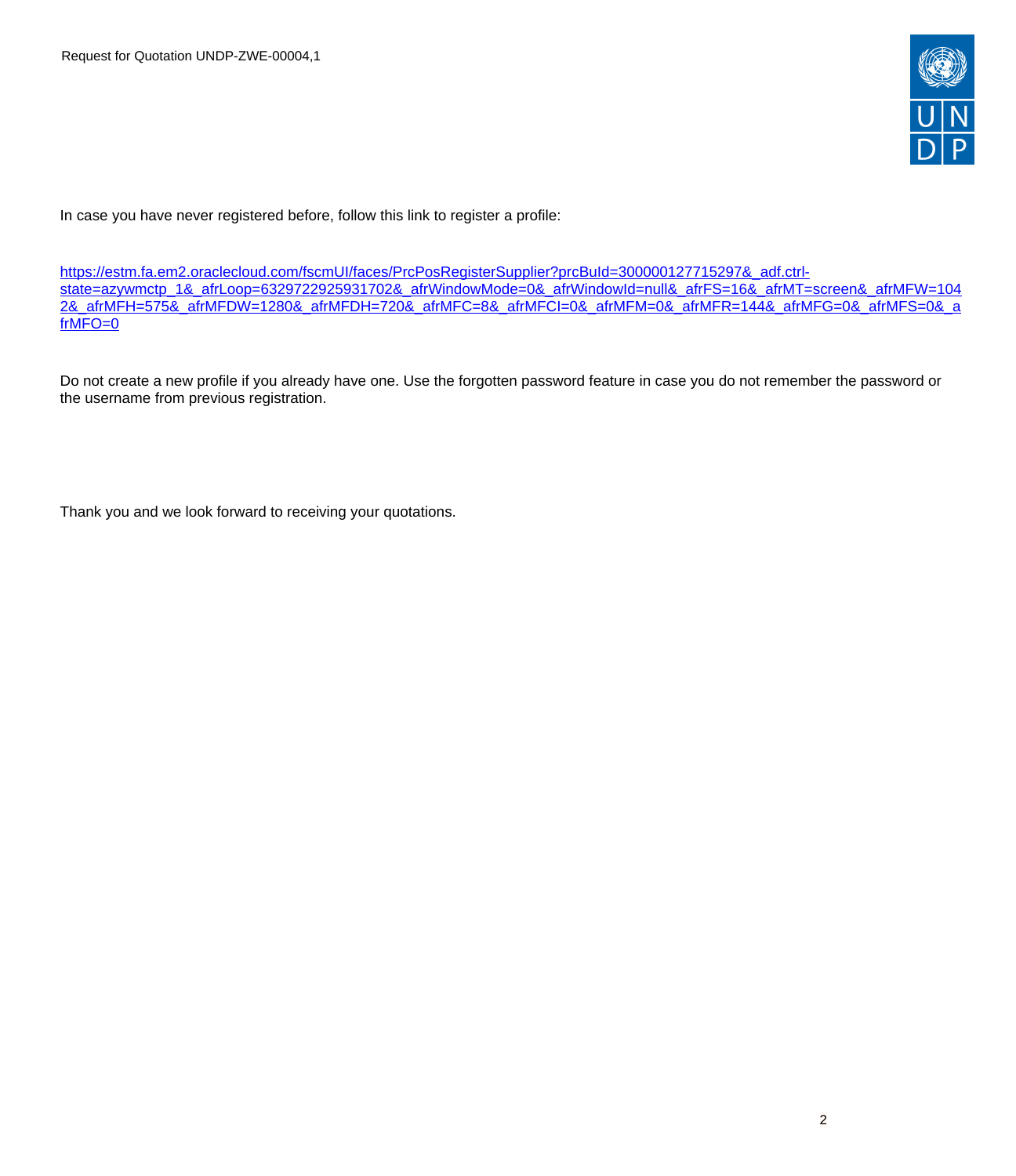

## **Table of Contents**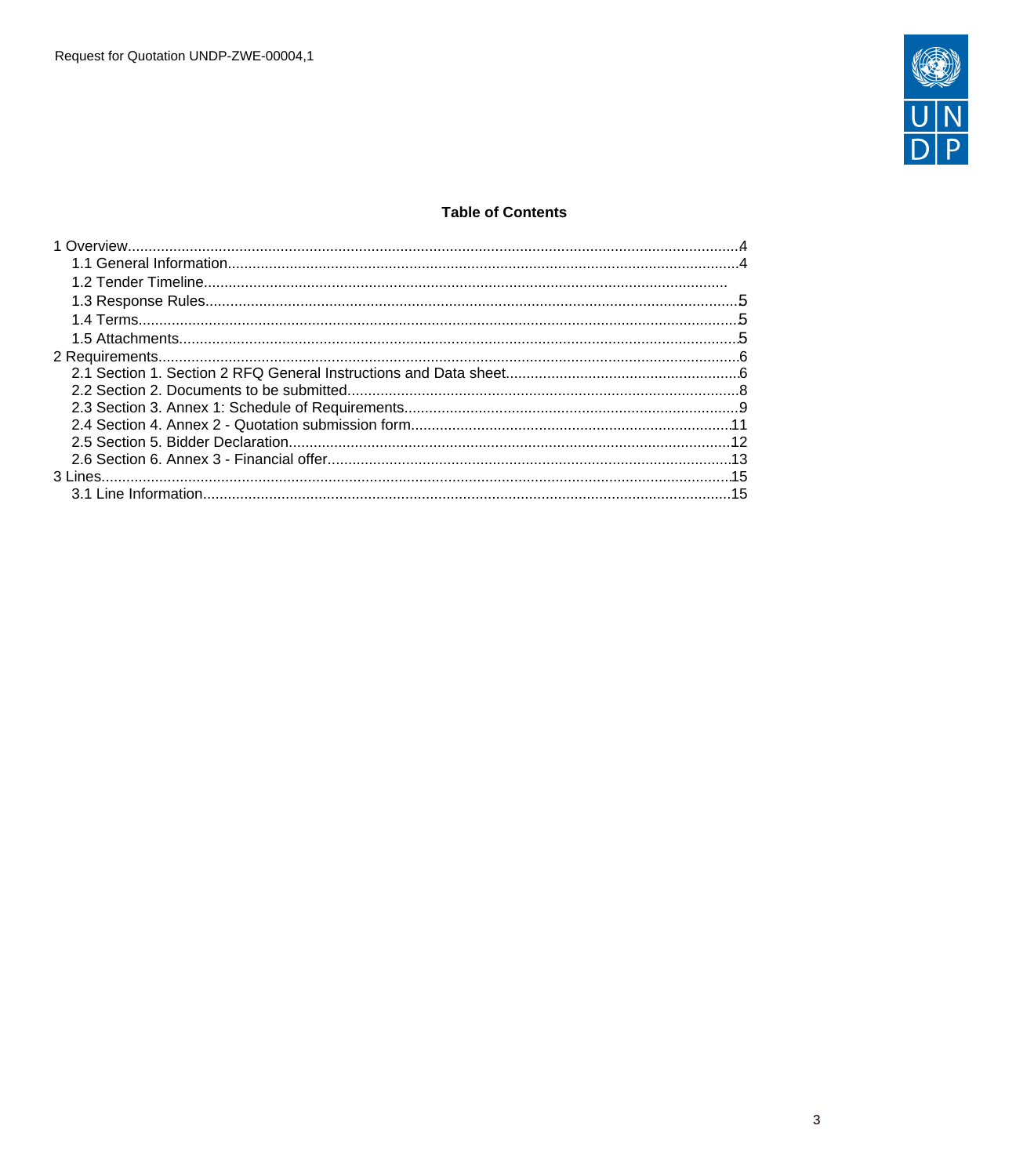

# <span id="page-3-0"></span>**1 Overview**

## <span id="page-3-1"></span>**1.1 General Information**

| <b>Title</b>               | <b>MoHCC Covid-19 Posters</b>                                                                                                                                                                                                                                                                                                                                                                                                                                                                                                                                                                                                                                                                                                                                                                                                                                                                                                                                                                                                                                                                                                                                                                                  |  |  |  |  |
|----------------------------|----------------------------------------------------------------------------------------------------------------------------------------------------------------------------------------------------------------------------------------------------------------------------------------------------------------------------------------------------------------------------------------------------------------------------------------------------------------------------------------------------------------------------------------------------------------------------------------------------------------------------------------------------------------------------------------------------------------------------------------------------------------------------------------------------------------------------------------------------------------------------------------------------------------------------------------------------------------------------------------------------------------------------------------------------------------------------------------------------------------------------------------------------------------------------------------------------------------|--|--|--|--|
| <b>Amendment</b>           | Poster artwork has been updated to include Ndebele and Shona posters                                                                                                                                                                                                                                                                                                                                                                                                                                                                                                                                                                                                                                                                                                                                                                                                                                                                                                                                                                                                                                                                                                                                           |  |  |  |  |
| <b>Description</b>         |                                                                                                                                                                                                                                                                                                                                                                                                                                                                                                                                                                                                                                                                                                                                                                                                                                                                                                                                                                                                                                                                                                                                                                                                                |  |  |  |  |
| <b>Contact Point</b>       | <b>Preston Hwena</b>                                                                                                                                                                                                                                                                                                                                                                                                                                                                                                                                                                                                                                                                                                                                                                                                                                                                                                                                                                                                                                                                                                                                                                                           |  |  |  |  |
| <b>Outcome</b>             |                                                                                                                                                                                                                                                                                                                                                                                                                                                                                                                                                                                                                                                                                                                                                                                                                                                                                                                                                                                                                                                                                                                                                                                                                |  |  |  |  |
| E-Mail                     | zw.psm.gfatm@undp.org                                                                                                                                                                                                                                                                                                                                                                                                                                                                                                                                                                                                                                                                                                                                                                                                                                                                                                                                                                                                                                                                                                                                                                                          |  |  |  |  |
| <b>Reference Number</b>    | RFQ-ZIM-GF-011-2022                                                                                                                                                                                                                                                                                                                                                                                                                                                                                                                                                                                                                                                                                                                                                                                                                                                                                                                                                                                                                                                                                                                                                                                            |  |  |  |  |
| <b>Beneficiary Country</b> | Zimbabwe                                                                                                                                                                                                                                                                                                                                                                                                                                                                                                                                                                                                                                                                                                                                                                                                                                                                                                                                                                                                                                                                                                                                                                                                       |  |  |  |  |
| <b>Introduction</b>        | UNDP Zimbabwe would like to invite all interested suppliers in the printing and publishing sector to<br>participate in the design and printing of MoHCC Covid-19 Vaccination posters. This requirement is part of the<br>UN Support to the government of Zimbabwe in fight against the covid-19 pandemic.<br>Interested suppliers must submit their offer directly in the system as instructed in the solicitation document,<br>following the instructions in the available user guide. if you have an account, log in in this link: http://supplier.<br>nextgenerp.partneragencies.org/ using your username and password. User the forgotten<br>password/username feature if you do not remember them. If you do not have an account already, you can<br>register one following this link: https://estm.fa.em2.oraclecloud.com/fscmUI/faces/PrcPosRegisterSupplier?<br>prcBuld=300000127715271<br>Search for the specific tender using search filters and subscribe to the tender in order to get notifications in<br>case of amendments of the tender document. If you need support with the online system, you can contact<br>the contact details of this tender as indicated in the solicitation document. |  |  |  |  |
|                            | UNDP OFFICE ZIMBABWE<br><b>GLOBAL FUND PROCUREMENT UNIT</b>                                                                                                                                                                                                                                                                                                                                                                                                                                                                                                                                                                                                                                                                                                                                                                                                                                                                                                                                                                                                                                                                                                                                                    |  |  |  |  |

# **1.2 Tender Timeline**

| <b>Preview Date</b> |                                                             |
|---------------------|-------------------------------------------------------------|
|                     | Open Date 08/05/22 18:40 PM<br>Close Date 09/05/22 14:00 PM |
|                     |                                                             |

**Time Zone** Coordinated Universal Time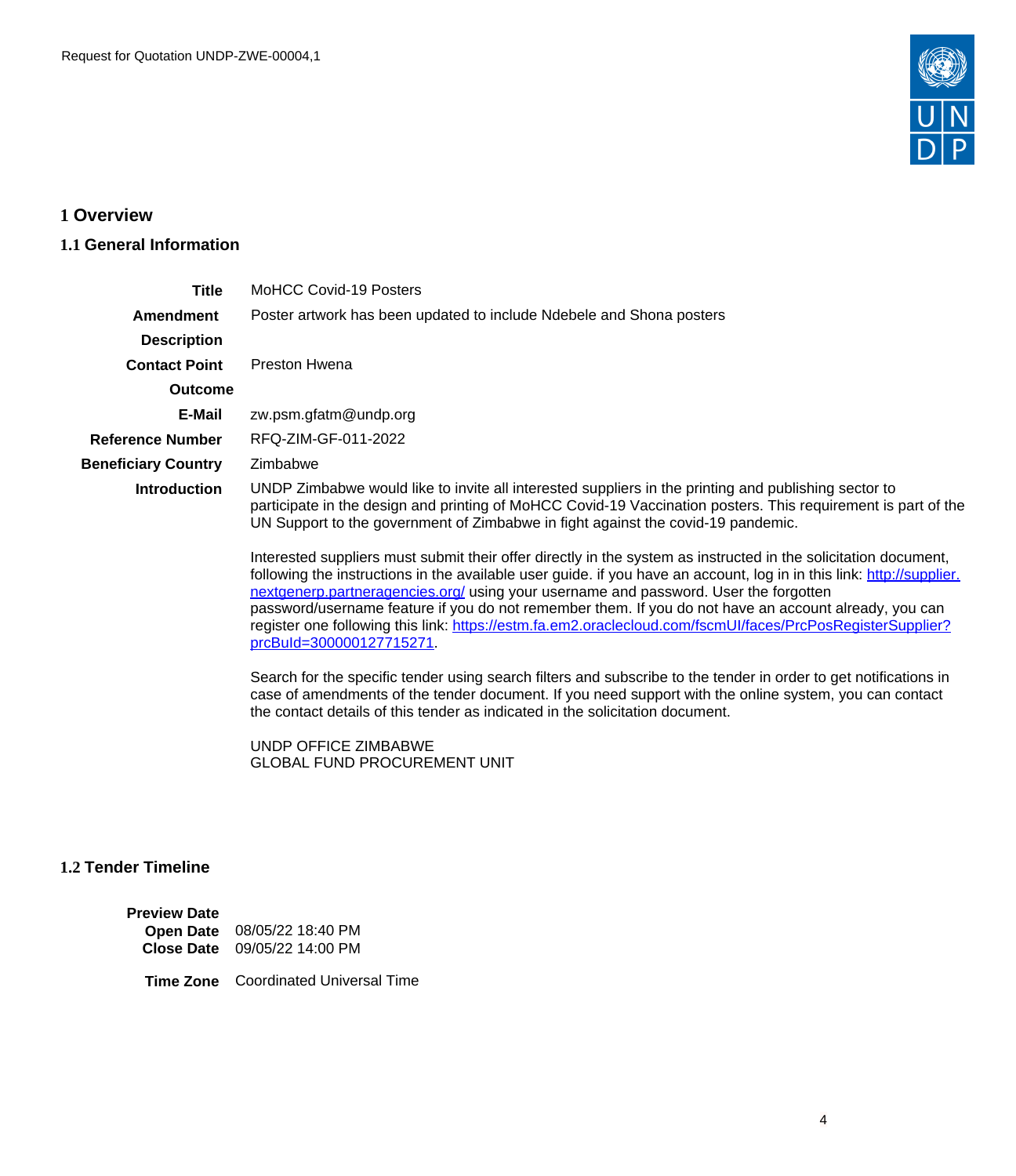

# <span id="page-4-0"></span>**1.3 Response Rules**

This negotiation is governed by all the rules displayed below.

|   | <b>Rule</b>                                              |
|---|----------------------------------------------------------|
|   | Negotiation is restricted to invited suppliers           |
|   | Suppliers are allowed to respond to selected lines       |
|   | Suppliers are allowed to provide multiple responses      |
| м | Suppliers are allowed to revise their submitted response |
|   |                                                          |

## <span id="page-4-1"></span>**1.4 Terms**

**Negotiation Currency** USD ()

## <span id="page-4-2"></span>**1.5 Attachments**

| File Name or URL               | Type | <b>Description</b>     |
|--------------------------------|------|------------------------|
| BL1207 COVID-19 Vaccine Poster | File | Artwork- Updated       |
| RFQ-ZIM-GF-011-2022-MoHCC-COVI | File | RFQ Document - Updated |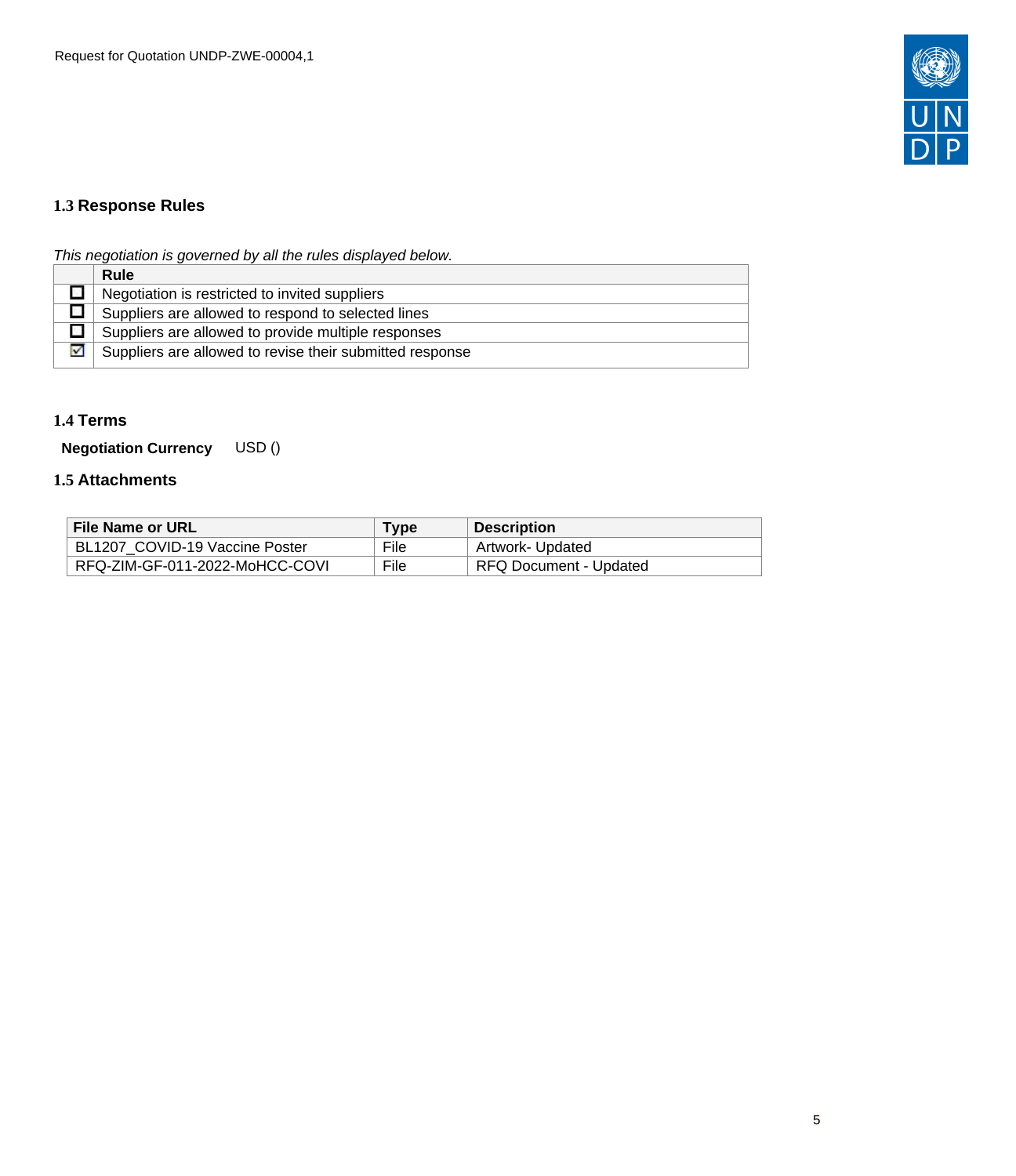

# <span id="page-5-0"></span>**2 Requirements**

\*Response is required

## <span id="page-5-1"></span>**2.1 Section 1. Section 2 RFQ General Instructions and Data sheet**

## 1. **Introduction**

Bidders shall adhere to all the requirements of this RFQ, including any amendments made in writing by UNDP. This RFQ is conducted in accordance with the [UNDP Programme and Operations Policies and](https://popp.undp.org/SitePages/POPPBSUnit.aspx?TermID=254a9f96-b883-476a-8ef8-e81f93a2b38d&Menu=BusinessUnit)  [Procedures \(POPP\) on Contracts and Procurement](https://popp.undp.org/SitePages/POPPBSUnit.aspx?TermID=254a9f96-b883-476a-8ef8-e81f93a2b38d&Menu=BusinessUnit) and with the provision in the General Instructions to Bidders in the document herewith attached.

Any Bid submitted will be regarded as an offer by the Bidder and does not constitute or imply the acceptance of the Bid by UNDP. UNDP is under no obligation to award a contract to any Bidder as a result of this RFQ.

UNDP reserves the right to cancel the procurement process at any stage without any liability of any kind for UNDP, upon notice to the bidders or cancellation of the tender in the online portal.

#### Attachments:

| File Name or URL        | l ype | <b>Description</b>                  |
|-------------------------|-------|-------------------------------------|
| ∣ RFQ General           | File  | RFQ General Instructions to Bidders |
| Instructions to Bidders |       |                                     |

#### 2. **General Conditions of Contract**

Any Purchase Order or contract that will be issued as a result of this RFQ shall be subject to one of the General Conditions of Contract below as applicable in each case specified in the Requirements section

Applicable GTC:

 $\Box$  General Terms and Conditions for de minimis contracts (services only, less than \$50,000)

#### 3. **Special Conditions of Contract**

 $\Box$  Cancellation of PO/Contract if the delivery/completion is delayed by 60 days

#### 4. **Duties and taxes**

Article II, Section 7, of the Convention on the Privileges and Immunities provides, inter alia, that the United Nations, including UNDP as a subsidiary organ of the General Assembly of the United Nations, is exempt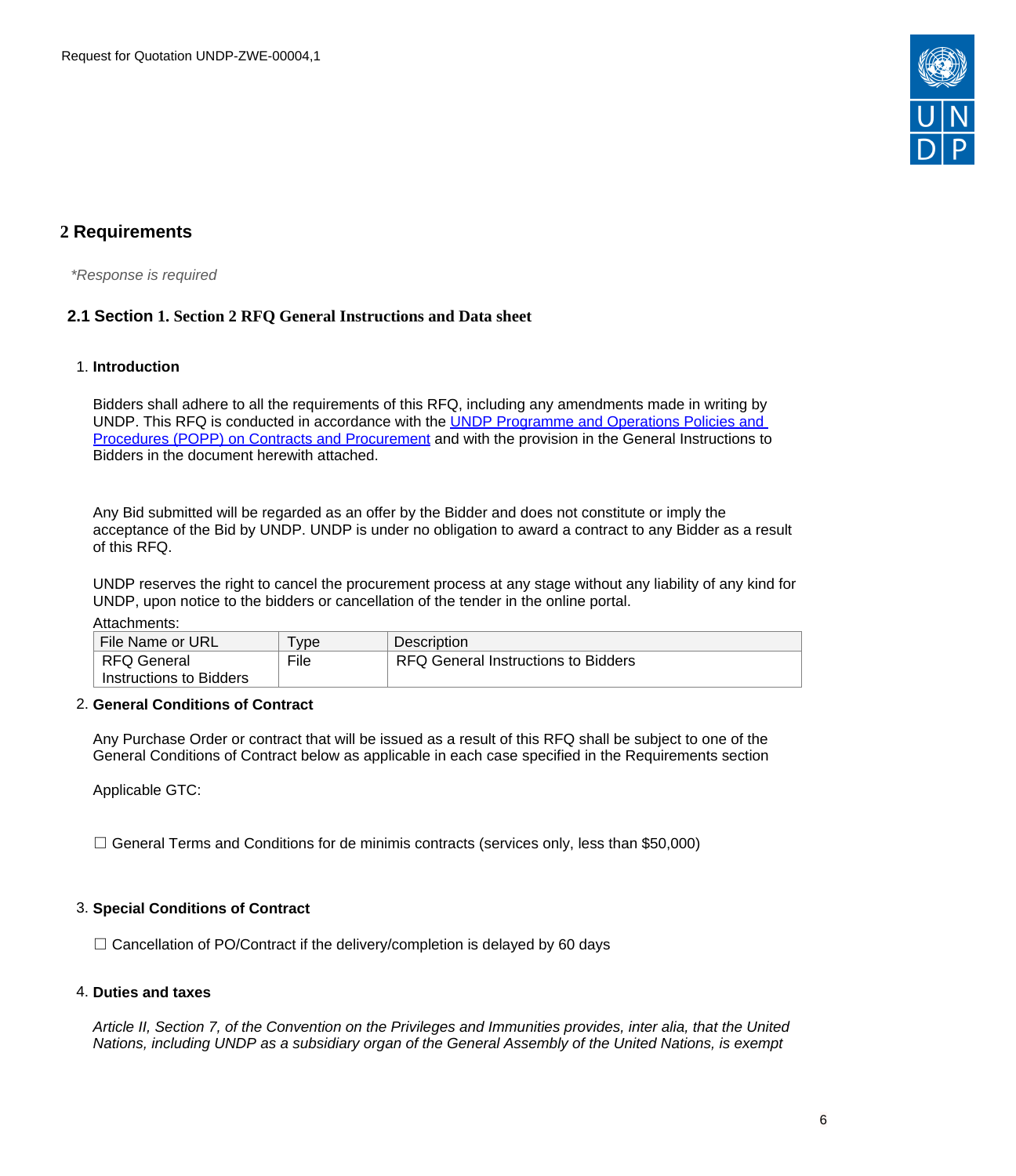

from all direct taxes, except charges for public utility services, and is exempt from customs restrictions, duties, and charges of a similar nature in respect of articles imported or exported for its official use. All quotations shall be submitted net of any direct taxes and any other taxes and duties, unless otherwise specified in the requirements section.

All prices must:

 $\Box$  be exclusive of VAT and other applicable indirect taxes [VAT line to be shown separately where applicable]

## 5. **Language of quotation**

Quotation must be in English Language

Including documentation including catalogues, instructions and operating manuals.

## 6. **Payment Terms**

 $\boxtimes$  100% within 30 days after receipt of goods, works and/or services and submission of payment documentation.

## 7. **Conditions for Release of Payment**

☒ Written Acceptance of Goods, Services and Works, based on full compliance with RFQ requirements

## 8. **Clarifications**

Requests for clarification from bidders will not be accepted any later than 3 days from the tender closing date. Responses to request for clarification will be communicated directly with messages in the portal.

Target: 2021-08-28T00:00:00.000+00:00

#### 9.

☒The Contract or Purchase Order will be awarded to the lowest price substantially compliant offer

## 10. **Evaluation Method**

 $\boxtimes$  Full compliance with all requirements as specified in Annex 1

☒Full acceptance of the General Conditions of Contract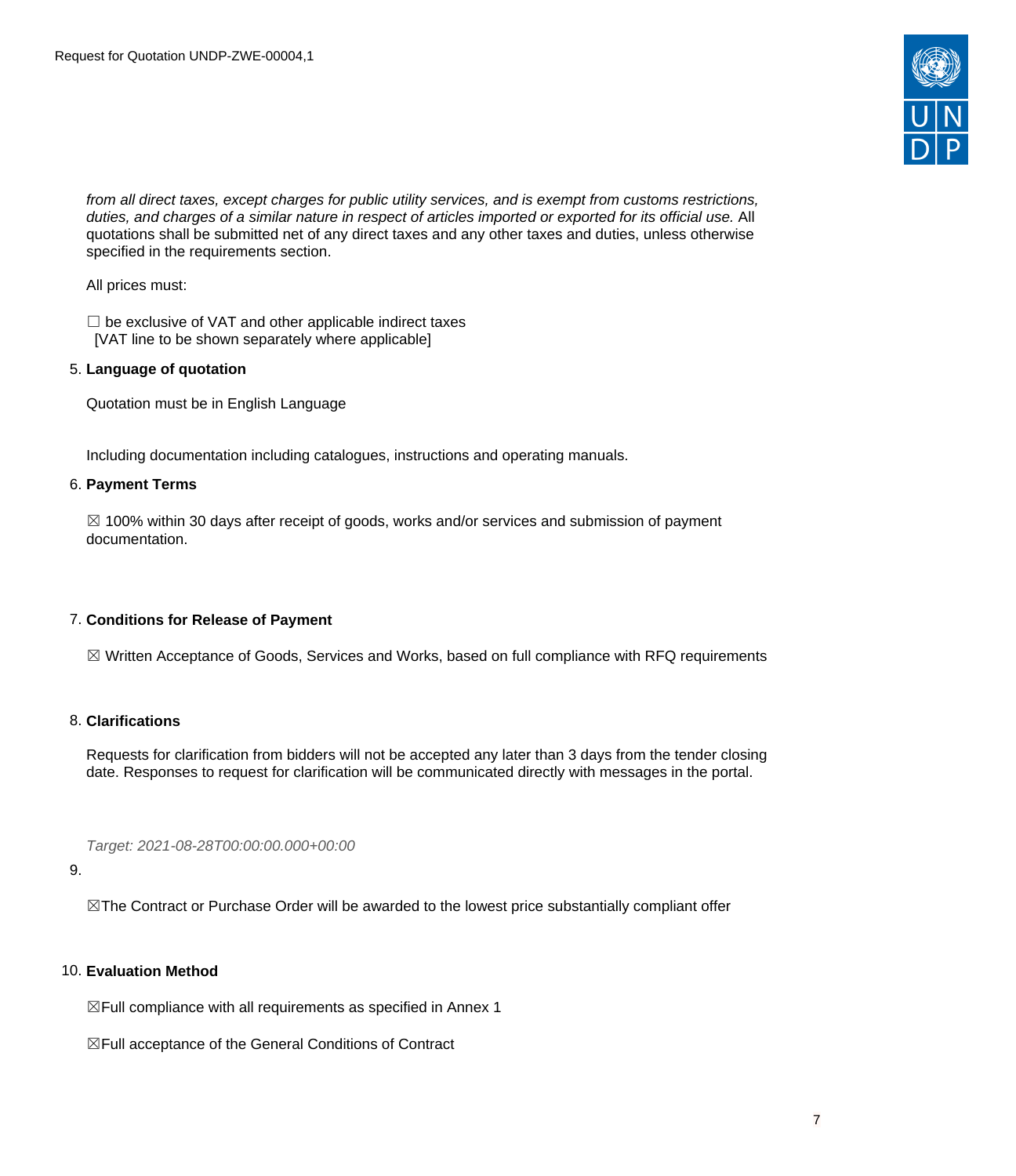

☒Earliest Delivery /shortest lead time

## 11. **Eligibility**

A vendor who will be engaged by UNDP may not be suspended, debarred, or otherwise identified as ineligible by any UN Organization or the World Bank Group or any other international Organization. Vendors are therefore required to disclose to UNDP whether they are subject to any sanction or temporary suspension imposed by these organizations. Failure to do so may result in termination of any contract or PO subsequently issued to the vendor by UNDP.

It is the Bidder's responsibility to ensure that its employees, joint venture members, sub-contractors, service providers, suppliers and/or their employees meet the eligibility requirements as established by UNDP. Bidders must have the legal capacity to enter a binding contract with UNDP and to deliver in the country, or through an authorized representative.

## 12. **Type of Contract to be awarded**

☒ Purchase Order

#### 13. **Expected date for contract award**

Expected date for contract award is indicated in the system.

Target: 2022-05-03T00:00:00.000+00:00

## <span id="page-7-0"></span>**2.2 Section 2. Documents to be submitted**

## \*1. **Company Profile**

Please write a a very brief profile of the company highlighting areas of expertise, capacity, and experience. You can upload attachments for more comprehensive description of your company, in addition to the brief profile written directly in the system.

Response attachments are optional*.*

## \*2. **Registration Certificate**

Have you provided a copy of your company registration certificates? Target: Yes

#### \*3. **List of recent projects**

Have you provided a list of recent projects and their value, indicating client's contact details who may be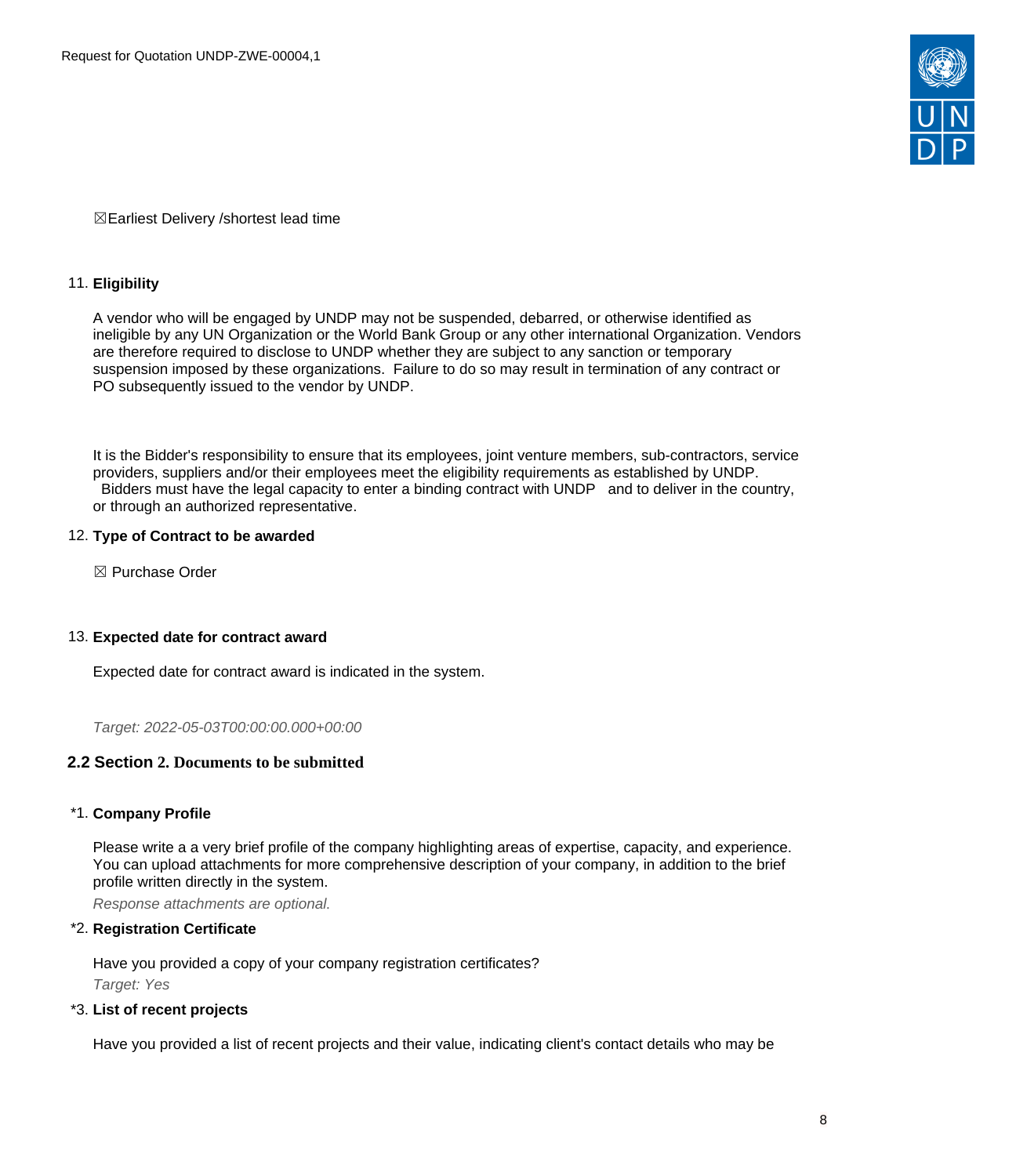

contracted for further information on those contracts? Target: Yes

## \*4. **List of ongoing projects with UNDP and other national/multi-national org.**

Have you provided a list of ongoing projects, and their values, with UNDP and other national or multinational organizations, including contact details of clients and current completion ratio of each project?

#### I-1. **Compliance with requirements in this section**

Internal for evaluation team: Mark score as 1 if offer has complied with all requirements in this section overall. Mark 0 I not. If marked as 0, system will disqulify offer automatically.

## <span id="page-8-0"></span>**2.3 Section 3. Annex 1: Schedule of Requirements**

#### \*1. **Compliance with technical requirements**

Please confirm whether you comply with technical requirements. Indicate per each line if complying fully and state if any deviations. Upload the full document as per template provided on Annex 1 and add additional technical documentation where possible.

#### \*2. **Delivery time**

Confirm that you meet the required delivery time as indicated below in calendar days from the contract signature. Provide a delivery plan indiacating how many days per each of the key milestones. Response attachments are optional*.*

#### \*3. **Delivery INCOTERMS**

Please confirm acceptance of the INCOTERMS as indicated in the Portal.

#### \*4. **Exact address of delivery location**

Accept to deliver to the address(es) and locations indiacted in the RFQ herewith:

#### 5. **Distribution of shipping documents**

Shipping documents must be provided as follows:

#### **For Warehouse:**

- Invoice, Delivery Note, Product Documents/Certificate of Origin and Quality Certificates– 1 Copy Each.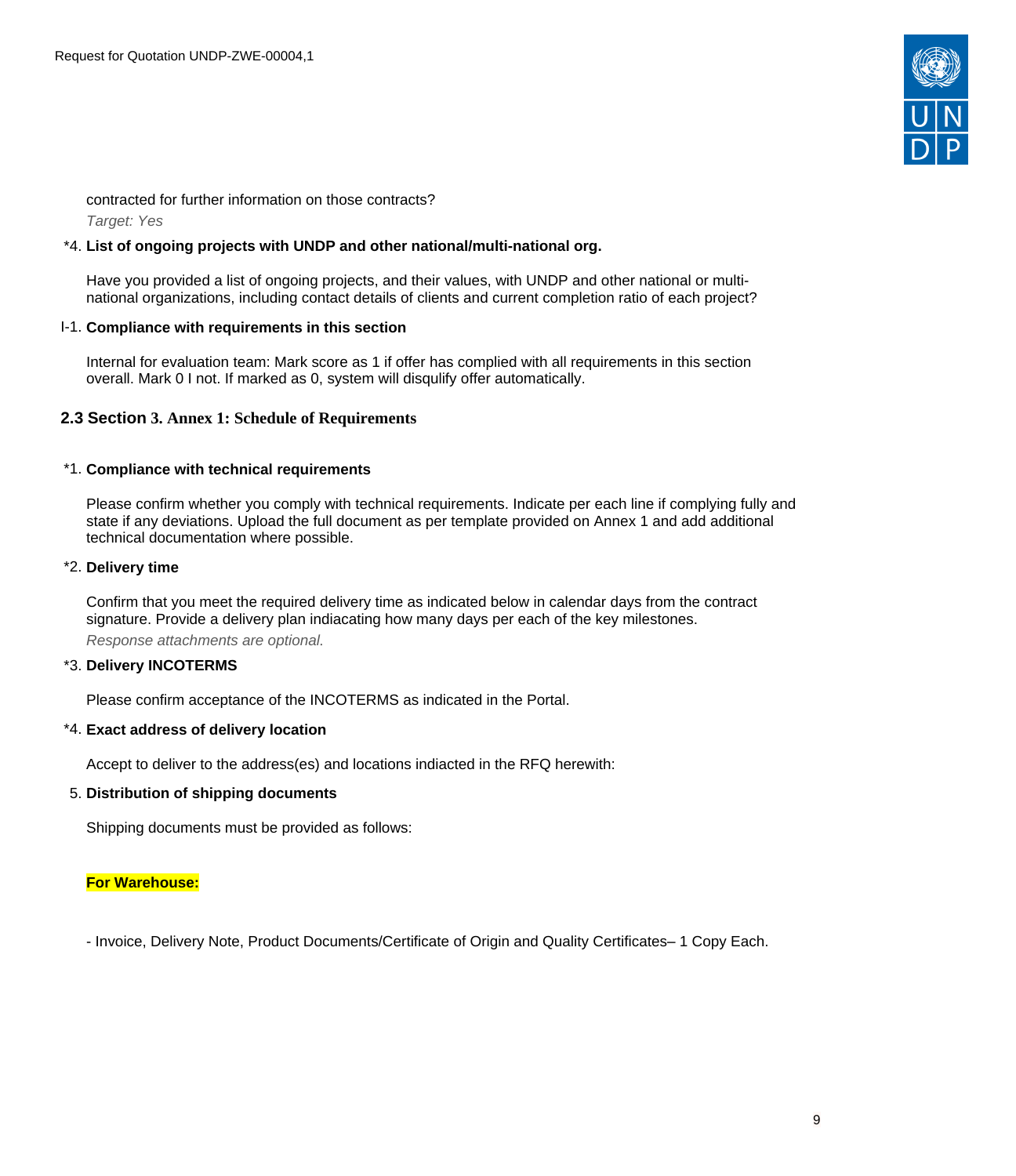

## **For UNDP** – **Payment Processing:**

- Tax invoice (Stamped and Signed) 1 Original.
- Delivery Note (Signed At Warehouse) -1 Original.
- Product Documents/Quality Certificates/Certificate of Origin 1 original.

#### \*6. **Packing requirements**

Confirm compliance with packing requirements as indicated in the RFQ.

## \*7. **Training on operations and maintenance**

Confirm compliance with requirement for training on operations and maintenance as specified in the RFQ. Upload training and maintenance plan as needed.

#### \*8. **Offer validity**

Confirm validity of your offer from deadline of RFQ.

 $\boxtimes$  120 days

## \*9. **Warranty period**

Confirm acceptance of the warranty period as required in the RFQ. Upload warranty document if applicable.

## \*10. **After-sales services and local service support**

Confirm compliance with after-sales services and local service support requirements as indicated in the RFQ. Upload plan and details as applicable.

#### \*11. **Transport method**

Select the offered transport method from the options below. Upload transport plan and details of freight forwarders.

#### \*12. **Registration year**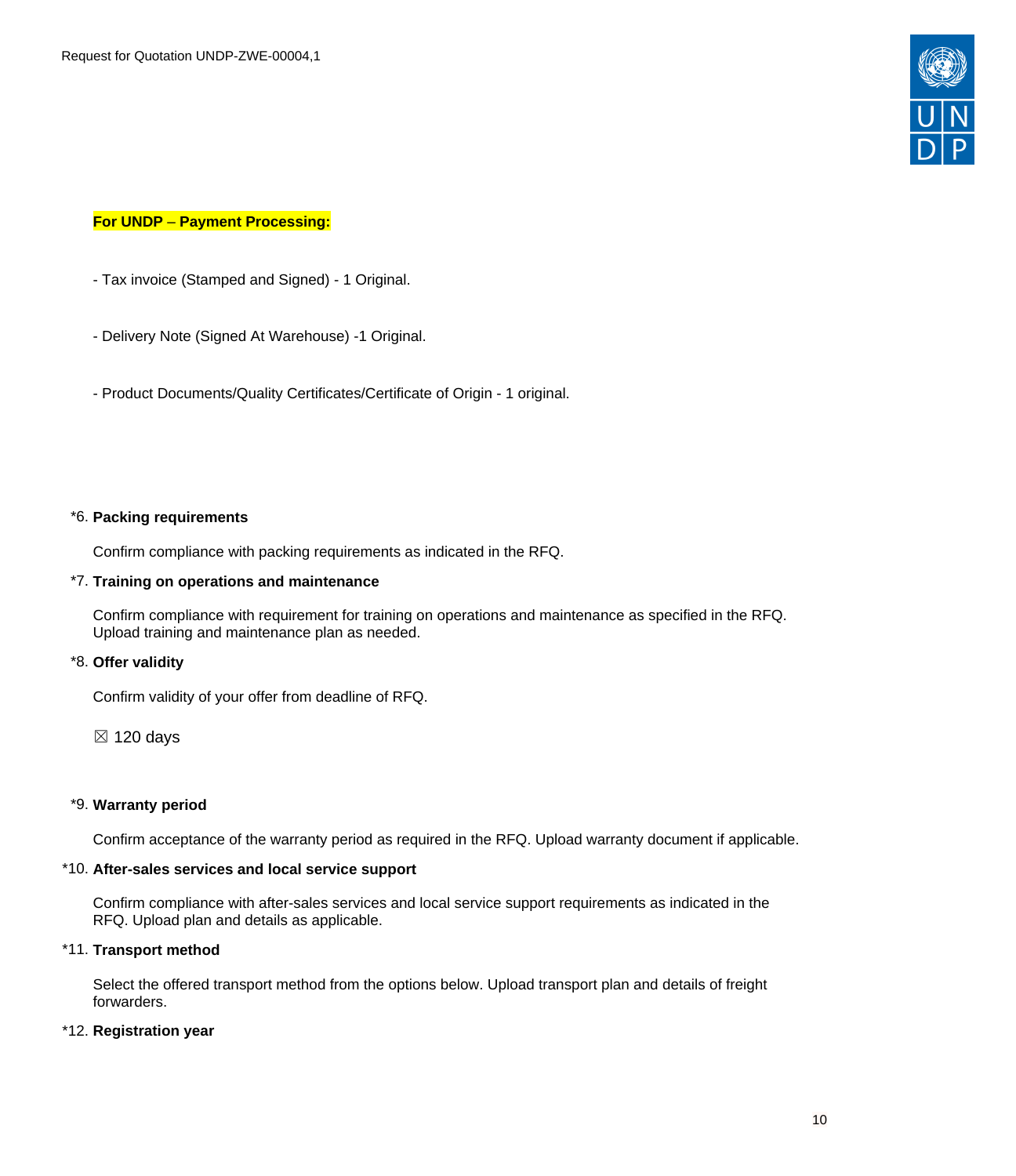

Provide the registration year of the company

## I-1. **Compliance with technical requirements**

Internal for evaluation team: Mark score as 1 if offer has complied with all requirements in this section overall. Mark 0 I not. If marked as 0, system will disqulify offer automatically.

## <span id="page-10-0"></span>**2.4 Section 4. Annex 2 - Quotation submission form**

## \*1. **Legal name of bidder or Lead entity**

Provide the legal name of the bidder, or the Lead Entity in case of JVs Response attachments are optional*.*

## \*2. **Legal Address**

Provide the legal address of the bidder Response attachments are optional*.*

## \*3. **Legal structure**

Choose the applicable legal structure from the options below.

## \*4. **UNGM registration**

Are you a UNGM registered vendor? If yes, provide UNGM number in the comments box

#### \*5. **ISO 9000 or equivalent**

Do you possess an ISO 9000 certificate or equivalent? If yes, upload a copy.

#### \*6. **ISO 14001 or 14064**

Does your Company hold any accreditation such as ISO 14001 or ISO 14064 or equivalent related to the environment? (If yes, provide a Copy of the valid Certificate):

## \*7. **Company statement on Enviromental policy**

Does your Company have a written Statement of its Environmental Policy? (If yes, provide a Copy)

#### \*8. **Commitment to sustainability**

Does your organization demonstrate significant commitment to sustainability through some other means, for example internal company policy documents on women empowerment, renewable energies or membership of trade institutions promoting such issues (If yes, provide a Copy)

#### \*9. **Member of UN Global Compact**

Is your company member of UN Global Compact?

#### \*10. **Bank Information**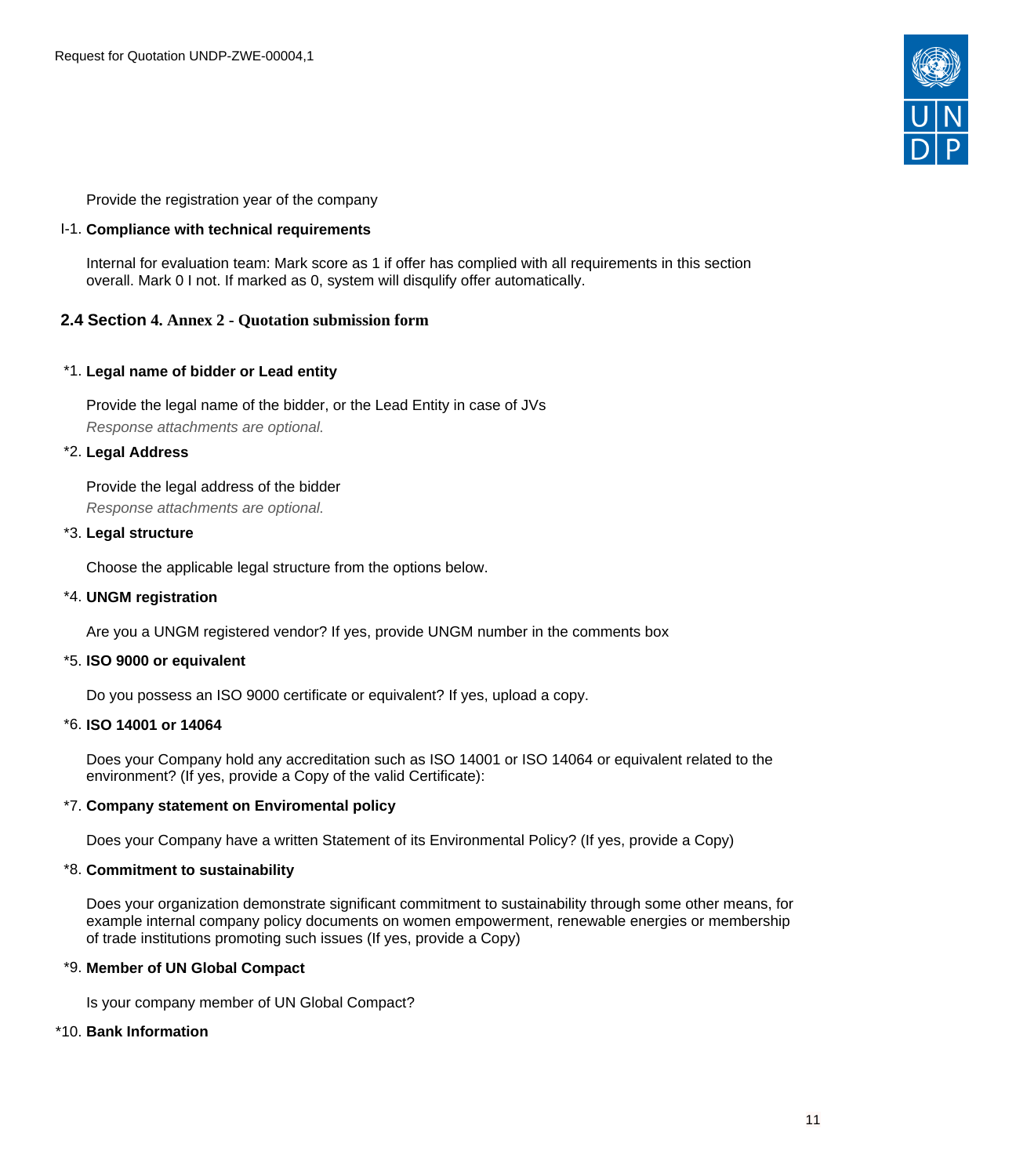

Please provide the following bank information and upload a bank document as proof: Bank Name: Bank Address: IBAN: SWIFT/BIC: Account Currency: Account number:

Response attachments are optional*.*

#### \*11. **Previous relevant experience**

Provide information on most recent 3 relevant contracts, upload table if needed: Name of previous contracts Client & Reference Contact Details including e-mail Contract Value Period of activity Types of activities undertaken

Response attachments are optional*.*

#### I-1. **Compliance with requirements in this section**

Internal for evaluation team: Mark score as 1 if offer has complied with all requirements in this section overall. Mark 0 I not. If marked as 0, system will disqulify offer automatically.

## <span id="page-11-0"></span>**2.5 Section 5. Bidder Declaration**

#### \*1. **Requirements and Terms and Conditions**

Requirements and Terms and Conditions: I/We have read and fully understand the RFQ, including the RFQ Information and Data, Schedule of Requirements, the General Conditions of Contract, and any Special Conditions of Contract. I/we confirm that the Bidder agrees to be bound by them.

#### \*2. **Capacity and capability**

I/We confirm that the Bidder has the necessary capacity, capability, and necessary licenses to fully meet or exceed the Requirements and will be available to deliver throughout the relevant Contract period.

## \*3. **Ethics**

Ethics: In submitting this Quote I/we warrant that the bidder: has not entered into any improper, illegal, collusive or anti-competitive arrangements with any Competitor; has not directly or indirectly approached any representative of the Buyer (other than the Point of Contact) to lobby or solicit information in relation to the RFQ ;has not attempted to influence, or provide any form of personal inducement, reward or benefit to any representative of the Buyer.

#### \*4. **Code of Conduct**

I/We confirm to undertake not to engage in proscribed practices, , or any other unethical practice, with the UN or any other party, and to conduct business in a manner that averts any financial, operational, reputational or other undue risk to the UN and we have read the United Nations Supplier Code of Conduct : https://www.un.org/Depts/ptd/about-us/un-supplier-code-conduct and acknowledge that it provides the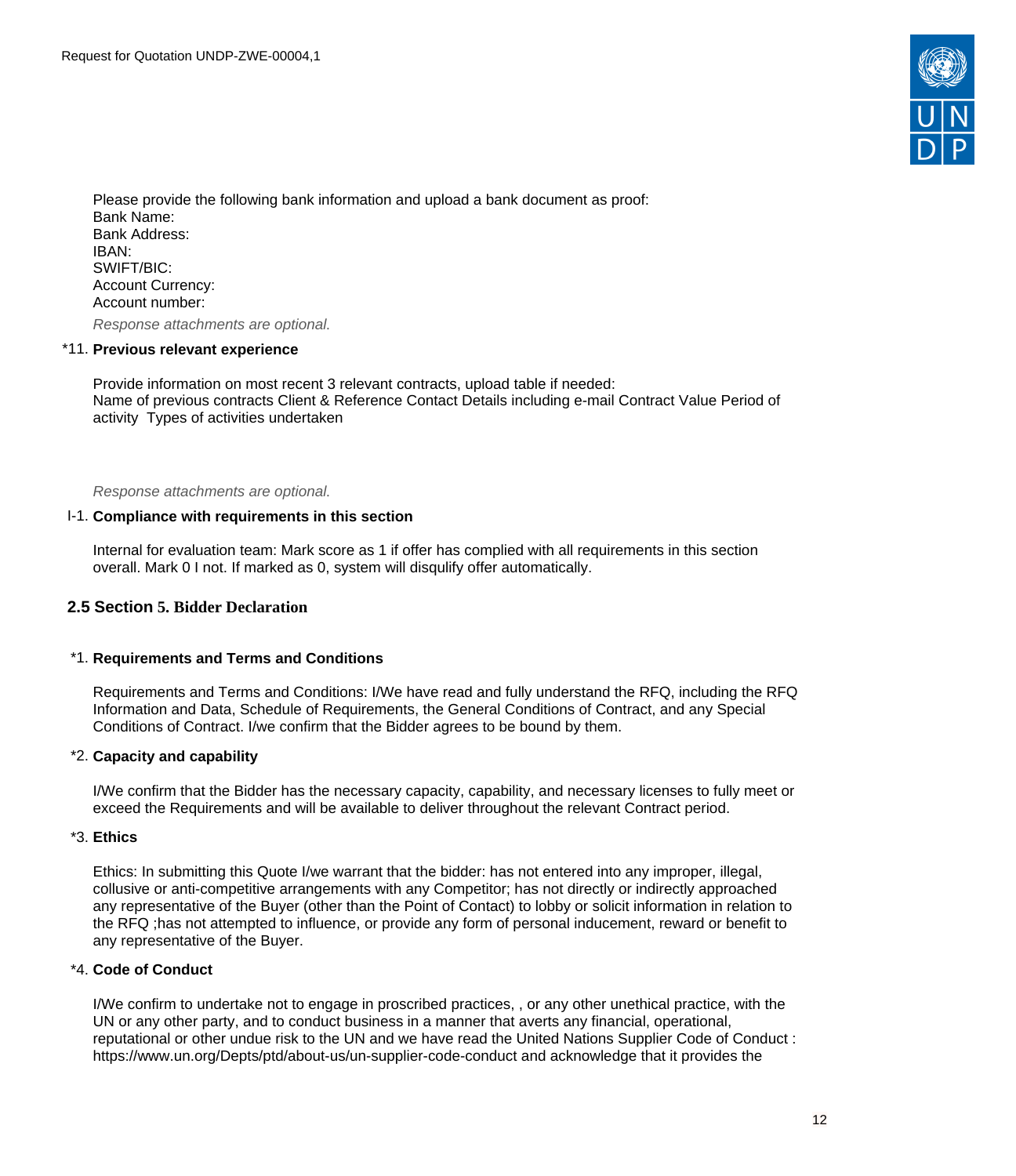

minimum standards expected of suppliers to the UN.

## \*5. **Conflict of Interest**

I/We warrant that the bidder has no actual, potential, or perceived Conflict of Interest in submitting this Quote or entering a Contract to deliver the Requirements. Where a Conflict of Interest arises during the RFQ process the bidder will report it immediately to the Procuring Organisation's Point of Contact.

## \*6. **Prohibitions and Sanctions**

l/We hereby declare that our firm, its affiliates or subsidiaries or employees, including any JV/Consortium members or subcontractors or suppliers for any part of the contract is not under procurement prohibition by the United Nations, including but not limited to prohibitions derived from the Compendium of United Nations Security Council Sanctions Lists and have not been suspended, debarred, sanctioned or otherwise identified as ineligible by any UN Organization or the World Bank Group or any other international Organization.

## \*7. **Bankruptcy**

l/We have not declared bankruptcy, are not involved in bankruptcy or receivership proceedings, and there is no judgment or pending legal action against them that could impair their operations in the foreseeable future.

#### \*8. **Offer Validity Period**

I/We confirm that this Quote, including the price, remains open for acceptance for the Offer Validity.

#### \*9. **Acceptance of contract**

I/We understand and recognize that you are not bound to accept any Quotation you receive, and we certify that the goods offered in our Quotation are new and unused.

#### \*10. **Signatory person**

I/We hereby confirm that this offer in the system is submitted by an authorized person from the company and it warrants and agrees that he/she been authorized by the Organization/s to make this declaration on its/their behalf.

## <span id="page-12-0"></span>**2.6 Section 6. Annex 3 - Financial offer**

## 1. **Finanical offer**

Please provide detailed pricing directly in the system per each line, unless otherwise instructed by UNDP. By submitting the financial offer in the system, your company confirms acceptance of all the terms indicated in this RFQ document.

#### \*2. **Cargo information**

Provide estimated weight, volume and dimensions of the consignment, including number and dimensions of pallets, and/or size and number of containers as applicable.

Response attachments are optional*.*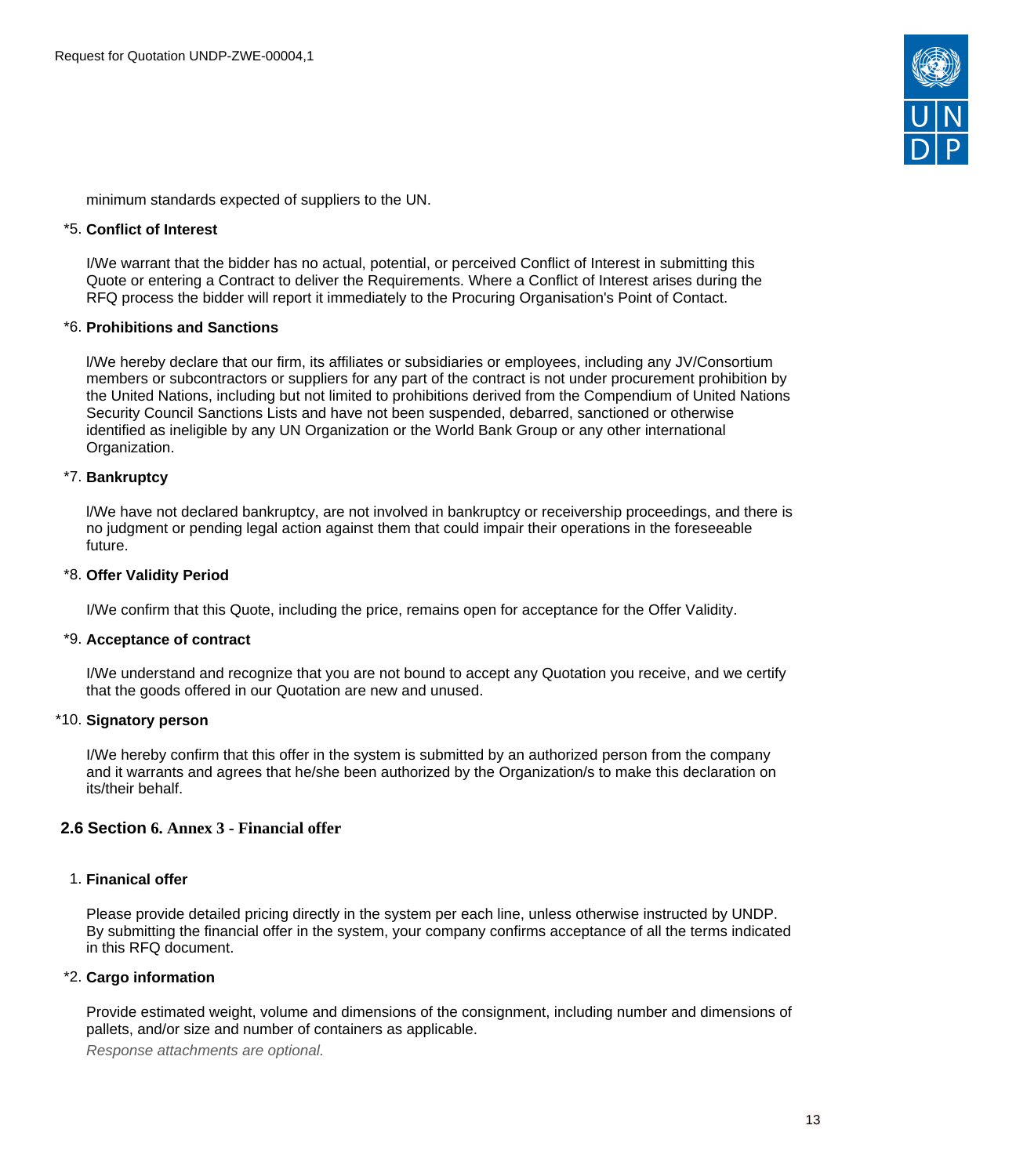

## I-1. **Compliance with finanical offer requirements**

Internal for evaluation team: Mark score as 1 if offer has complied with all requirements in this section overall. Mark 0 I not. If marked as 0, system will disqulify offer automatically.